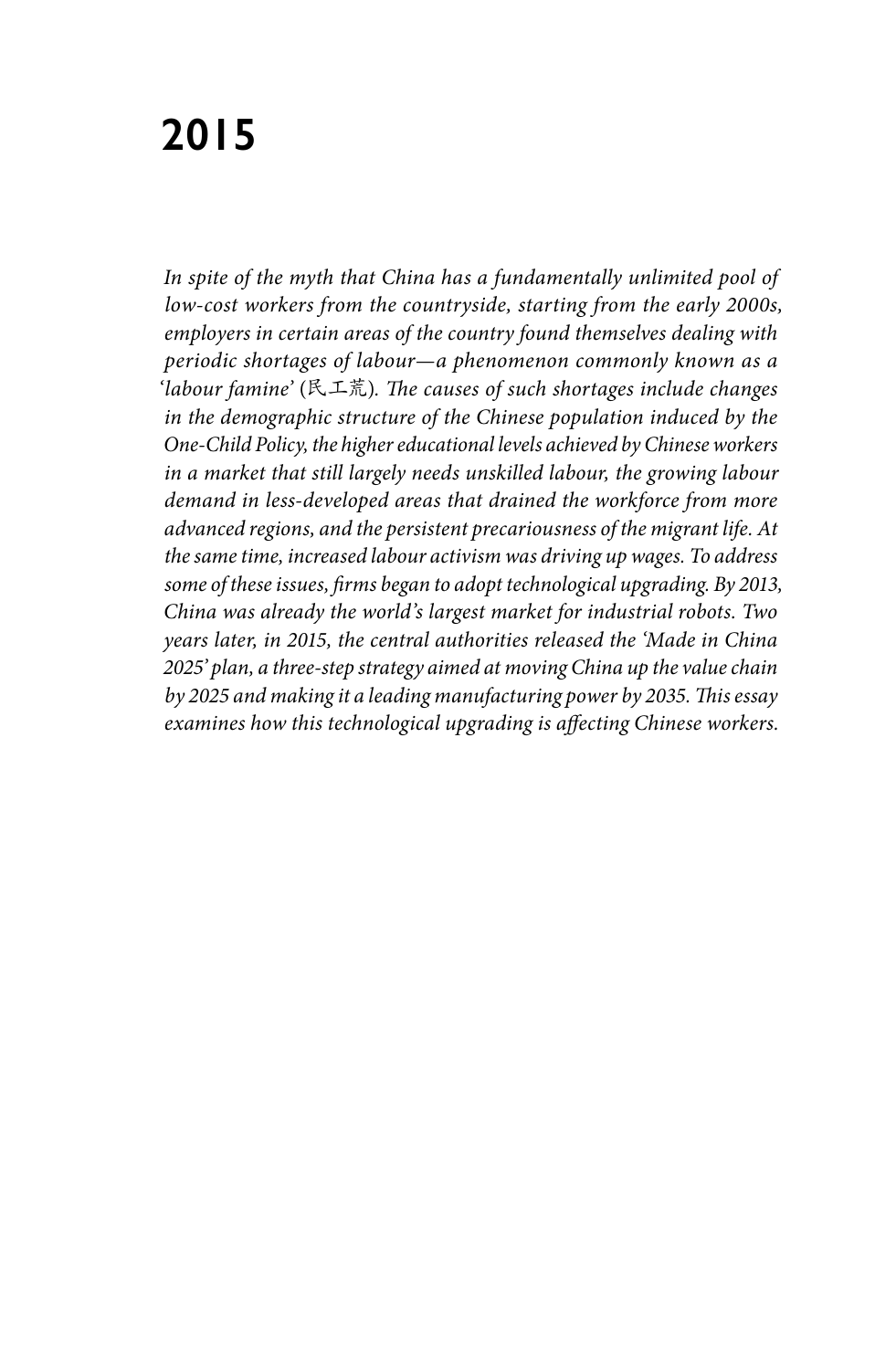# **Replacing Humans with Machines**

HUANG Yu

n 2015, the inauguration of a 'workerless factory' in Dongguan made<br>headlines in China's major newspapers.<sup>1</sup> On the shopfloor of a mobile<br>phone module manufacturer, conveyor belts were staffed not by<br>dispirited and sweeti n 2015, the inauguration of a 'workerless factory' in Dongguan made headlines in China's major newspapers.1 On the shopfloor of a mobile dispirited and sweating workers, but by robots executing repetitive pre-programmed tasks. This 'futuristic' scenario made the firm eligible for subsidies offered by the local government's 'Replacing Humans with Machines' (机器换人) policy.

In the mid 2010s, amid growing concerns about shortages of migrant workers and labour unrest, governments in various industrial cities in China issued policy incentives similar to Dongguan's efforts to push manufacturers to upgrade their technology.2 China became the largest market for industrial robots in 2013, but the pace of robotisation further accelerated in 2015 after the central government launched the 'Made in China 2025' (MiC 2025) plan—an initiative that aimed to promote automated manufacturing as a means of moving Chinese industry up the global value chain. By 2019, 140,500 new robots were sold nationwide—a twofold increase from five years earlier.<sup>3</sup>

How technological upgrading affects workers, however, remains a controversial issue, as testified by the decades-long debate about whether automation technologies are labour-substituting or labour-augmenting.4 The Chinese case has captured global attention not only because of the potential risks imposed on such a huge workforce, but also due to a surging wave of labour activism happening alongside the robotisation process.<sup>5</sup> Will Chinese workers fight for a proper share of the 'robot dividend'? How will China's trajectory of technological upgrading differ from that of the Global North? The purpose of this essay is to analyse the impact of industrial automation on Chinese workers. Based on both my own field research and a review of recent studies, this essay will develop a discussion in two parts: first, it will gauge the impact of industrial automation on employment and labour skills; second, it will assess workers' reactions to the new technologies.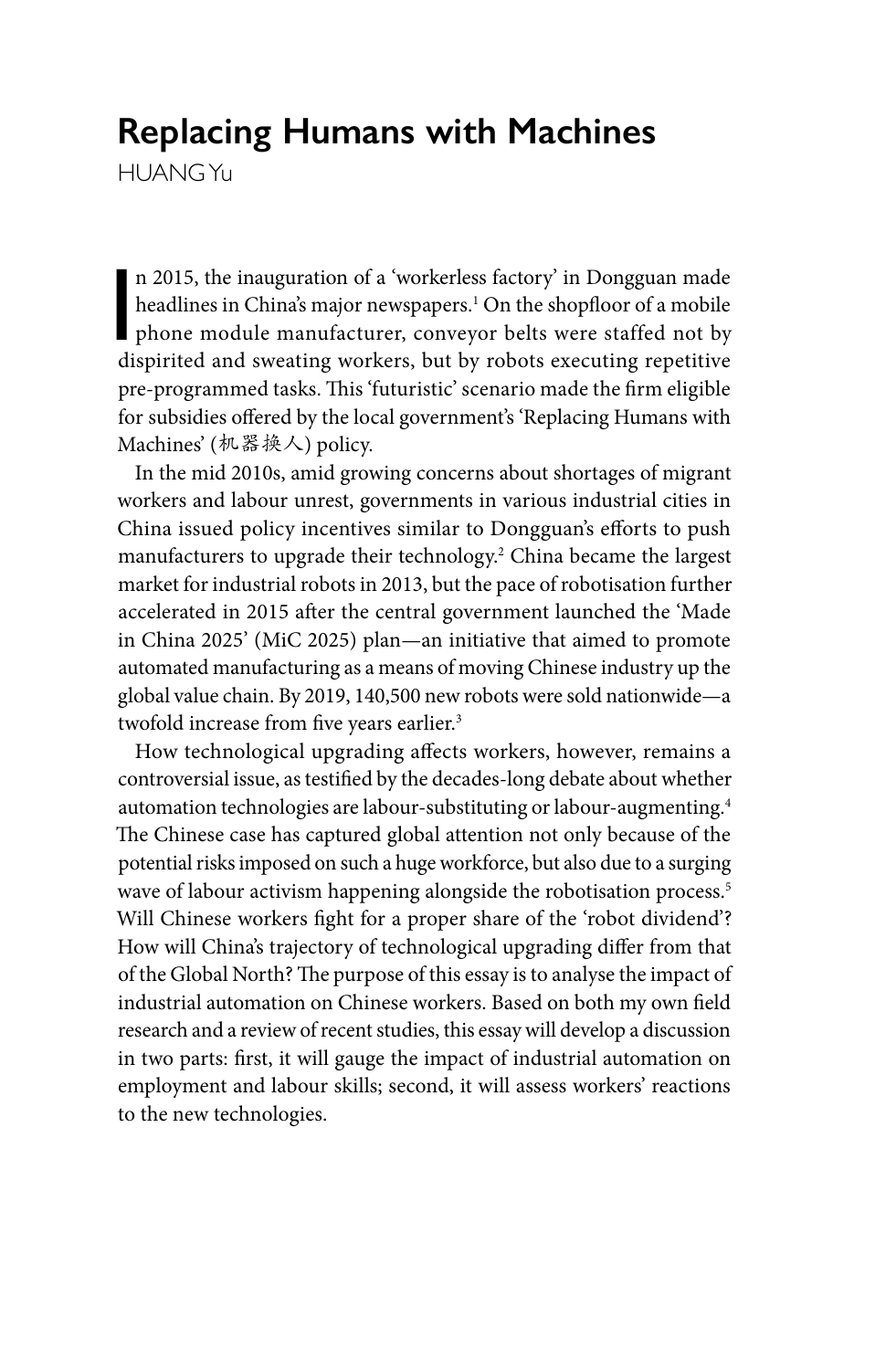#### 676 PROLETARIAN CHINA

### The Impact of Automation on Employment

Although Chinese firms have been engaging in technological upgrading for only a few years, the labour-substituting effect has been quite alarming. My own research in four factories in Dongguan identifies a dramatic reduction in the labour force, ranging between 67 and 85 percent per production line.6 Dongguan official data show that, by early 2017, about 200,000 workers had been made redundant by the 2,698 awarded upgrading programs, translating to a replacement rate of seventy-four workers per program.7 A recent study of 299 manufacturing firms that adopted technological upgrading in Guangdong Province showed each firm fired an average of ninety-six employees, accounting for 9.58 percent of the total workforce.8 On the shopfloor, about 80 percent of positions could easily be replaced with machines.

However, so far, we have not witnessed a large number of the workers made redundant by technological upgrading being thrown onto the streets. There are several reasons. First, firms upgraded their equipment gradually rather than resorting to wholesale shifts to new automated lines. Such incremental arrangements gave companies time to adjust workers' positions and limit new recruitment.<sup>9</sup> Second, taking advantage of migrant workers' high turnover rate and specific wage structure, most employers did not have to actively dismiss workers, but used other tactics to force workers to quit on their own initiative. For instance, in the case of Dongguan, overtime pay usually accounts for about two-thirds of a worker's average monthly income. An employer who wants to make workers redundant need only reduce their overtime tasks to push them to resign, with the additional advantage for the company of not having to pay otherwise mandatory severance pay. Third, a few firms were able to absorb the surplus labour by expanding their production lines; however, that is contingent on the firm's position in the value chain as well as its broader market status. For instance, in the automotive industry, carmakers who reap the lion's share of profits may be more able to boost production than lower-tier suppliers. However, since 2017, in the face of a massive decline in growth and mounting overcapacity, workers' employment security has started to come under threat even in the Chinese car industry.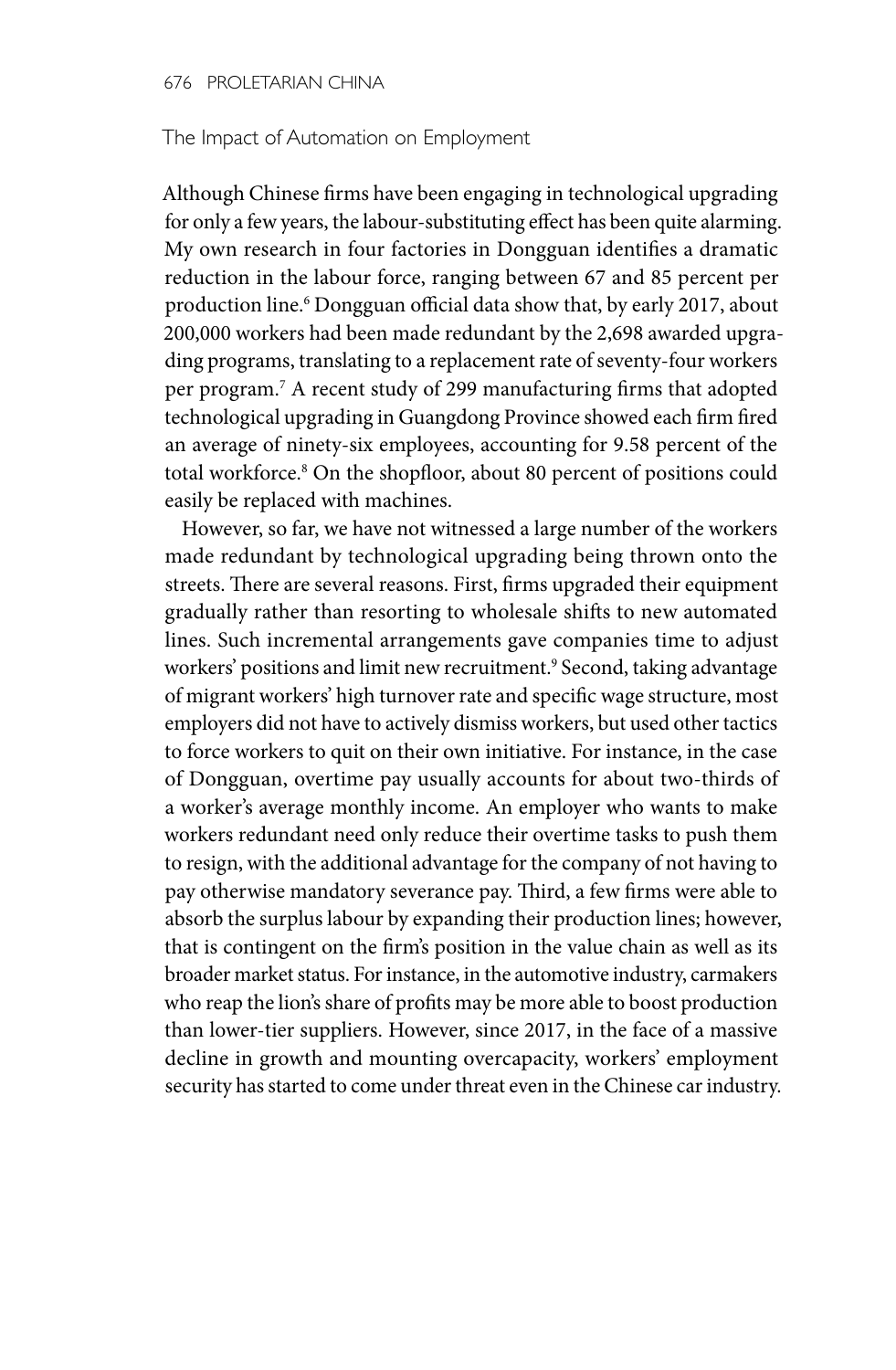The impact of automation on workers' skills is equally controversial. Since Harry Braverman inaugurated the de-skilling thesis in the 1970s, many of his followers have demonstrated how the introduction of automated technologies facilitates the separation of 'concept' and 'execution', forcing machinists to change from being craft workers to operators who are deprived of any planning responsibility.<sup>10</sup> In contrast, the 'high skills' hypothesis argued that computerisation would augment workers' intellectual skills, such as responsibility, socialisation, and responsiveness to fast-changing situations.<sup>11</sup> Later, both these arguments were criticised for their technological determinism.12 William Form proposes that skill changes depend on the 'type of technology, industrial organization, product and labor markets, labor union strength, business power, and many other factors'.13 Therefore, the introduction of advanced machines alone does not automatically raise labour skills; the provision of training remains essential.14

In the case of China, researchers have revealed the difficulties operators have to confront to improve workers' skills. Deng and Xu have argued that, contrary to the conventional belief that automated machines alleviate manual drudgery and therefore facilitate women's upskilling and empowerment, women workers are offered much less inhouse training than their male counterparts because most employers uphold an ideology of gender stereotyping that considers women to be 'fearful of machines' or deficient in logical thinking.15 Yong has shown that, in the firms that adopt automation, managerial personnel and technical engineers receive more training than operators: thirty-two and twenty-six days, respectively, for managers and technicians, versus nine days for workers.<sup>16</sup>

Similar to Braverman's observation, the process of de-skilling is quite prominent among skilled craftspeople in China. Autor, Levy and Murane have demonstrated that automation substitutes routine tasks that can be accomplished by following explicit rules while complementing workers in solving nonroutine problems.<sup>17</sup> My research has discovered that skilled craftspeople are often the main target for job replacement due to their high wages and enhanced bargaining power. For example, in Dongguan,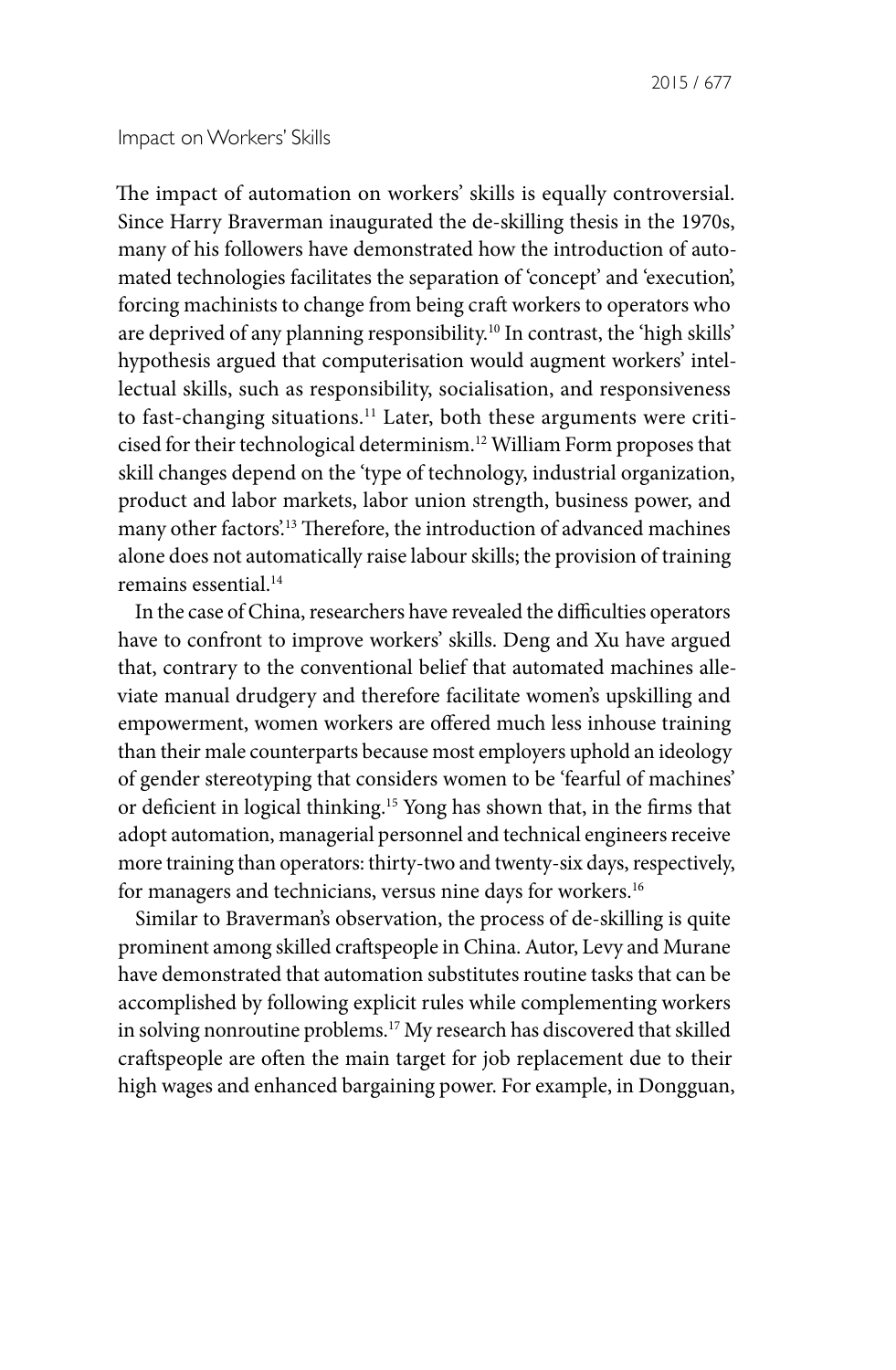a veteran carpenter earns between 6,000 and 8,000 yuan per month, while a proficient helmet shell cutter makes 5,000 yuan per month—much higher than the local average of 3,489 yuan in 2015. In the automotive industry, multiskill work (多能工) systems and job rotation have helped workers develop comprehensive skills that make them difficult to replace. However, after technological upgrading, although most of these versatile workers can keep their positions, as automation largely simplifies work, they have become less valuable to employers.<sup>18</sup>

The MiC 2025 initiative has laid out how China should transform from a manufacturer known for its quantity to one renowned for quality through the development of 'Four Base' (四基) sectors: core infrastructure components, advanced basic technology, core basic materials, and industrial infrastructure technology. Such a transition requires not only the engagement of research and development engineers, but also, more importantly, skilled workers who possess factory processing experience. This is because the complexity of the material world rejects any simple codification, requiring instead the participation of highly motivated, experienced workers.<sup>19</sup>

However, considering that China's past development path has hinged on labour-intensive production and low-skill manual work, many manufacturers are either slow or reluctant to take up labour retraining. Among the eight manufacturers I studied in Dongguan, only one invested in training workers, and this was because the company engages in high-precision metalwork that requires substantial levels of skill in the production process. Mr Zhou, the owner of a firm that produces high-end parts for optical-fibre communication equipment, chose to automate to achieve *quality* improvement, not just larger output. Building on his previous experience working in a state-owned enterprise, he set up an inhouse apprenticeship program to train skilled workers who, after training, could handle tasks such as changing fixtures and jigs, adjusting computer numerical control machines and, eventually, participate in designing the production process.<sup>20</sup> He understood that, while technology was important, the true value of the machines could be harnessed only if the technology was combined with the relevant and appropriate human-embedded skills. In his words: 'Machinery is something everybody can buy, but a good production process [工艺流程] needs to be designed. One component is hardware and the other is *software*.' As a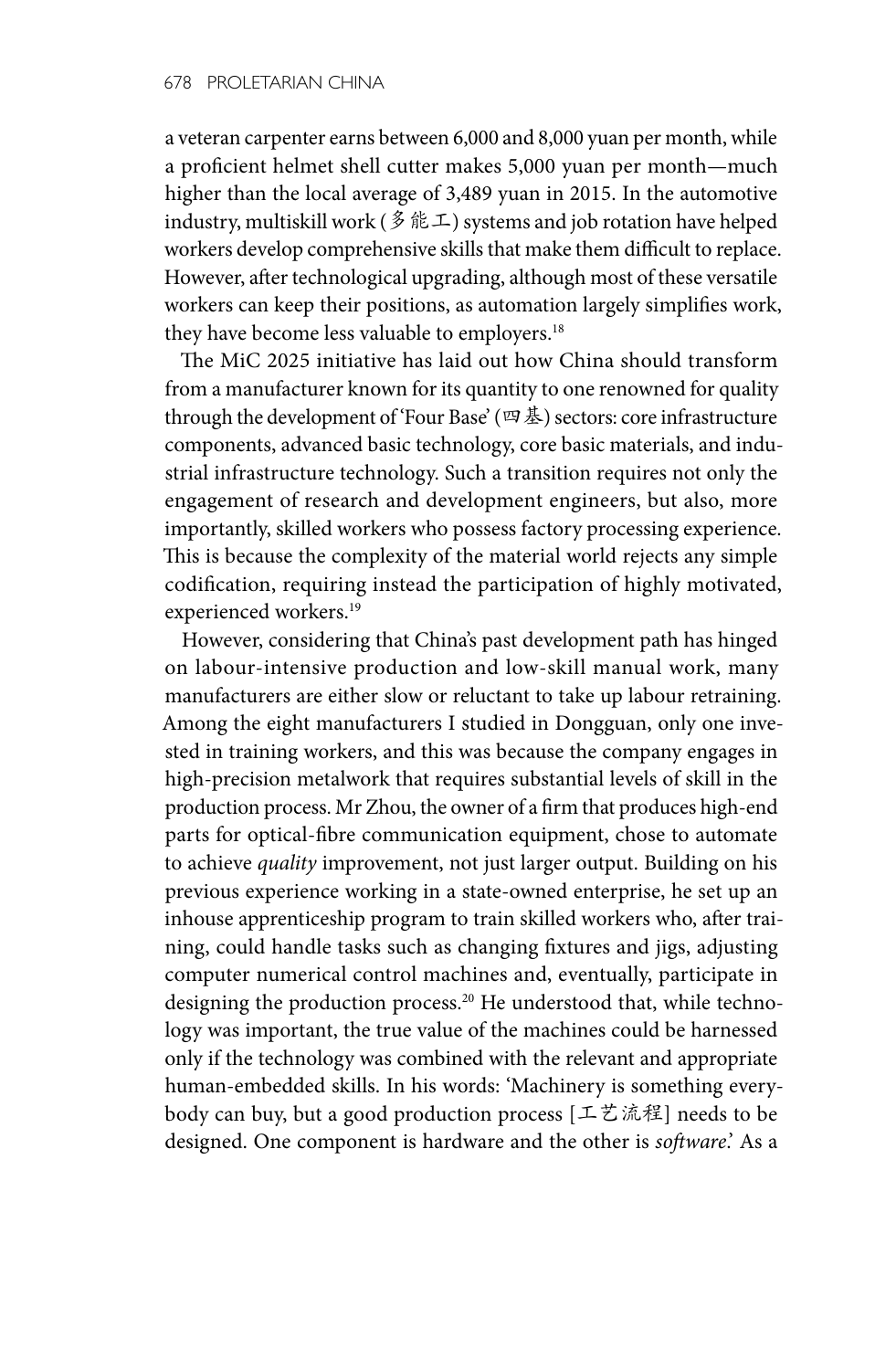small and medium-sized enterprise, the case of Mr Zhou's company is quite exceptional. Given the high turnover rate, very few employers in Dongguan are willing to invest in workers' training.

# Workers' Reactions to Technological Upgrading

The above discussion shows how industrial automation leads to a trend of labour substitution and de-skilling. But how have workers reacted to the introduction of advanced machines? Recent research has revealed that most frontline operators maintain an indifferent or even welcoming attitude towards automation. According to a survey conducted by Yang and Luo among car suppliers in the Pearl River Delta in 2017, almost 75 percent of frontline production workers believed it was rational for their enterprises to automate, with only about 20 percent disagreeing.<sup>21</sup> Another survey, conducted among workers employed in the manufacturing industry in nineteen cities in Guangdong Province, indicates that more than half of the informants considered themselves replaceable with automation in the next five to ten years.<sup>22</sup> However, only about 28 percent worried about unemployment, while 62 percent thought it would be easy to find a new job.

Most workers I interviewed internalised the mainstream discourse on automation as social and economic advancement, thus viewing technological upgrading as inevitable progress. Mr Gang, a migrant worker from Henan Province employed in an electronics factory in Dongguan, whom I interviewed, highlighted the advantages of automation in these terms:

I used to be a farmer. Initially farming was manual work. The crops 100 farmers grew were not enough to feed 100 people. Now [with machines], two farmers can feed 100 people. With automation, fewer workers will be needed as per capita productivity increases.

In the aftermath of a spate of suicides at Foxconn in 2010, the owner, Terry Gou, announced he would introduce one million robots to replace workers (see Jenny Chan's essay in the present volume).<sup>23</sup> My colleagues and I interviewed some workers still employed by the firm in 2018 and were surprised to find they were indifferent to these developments, as exemplified by the following exchange: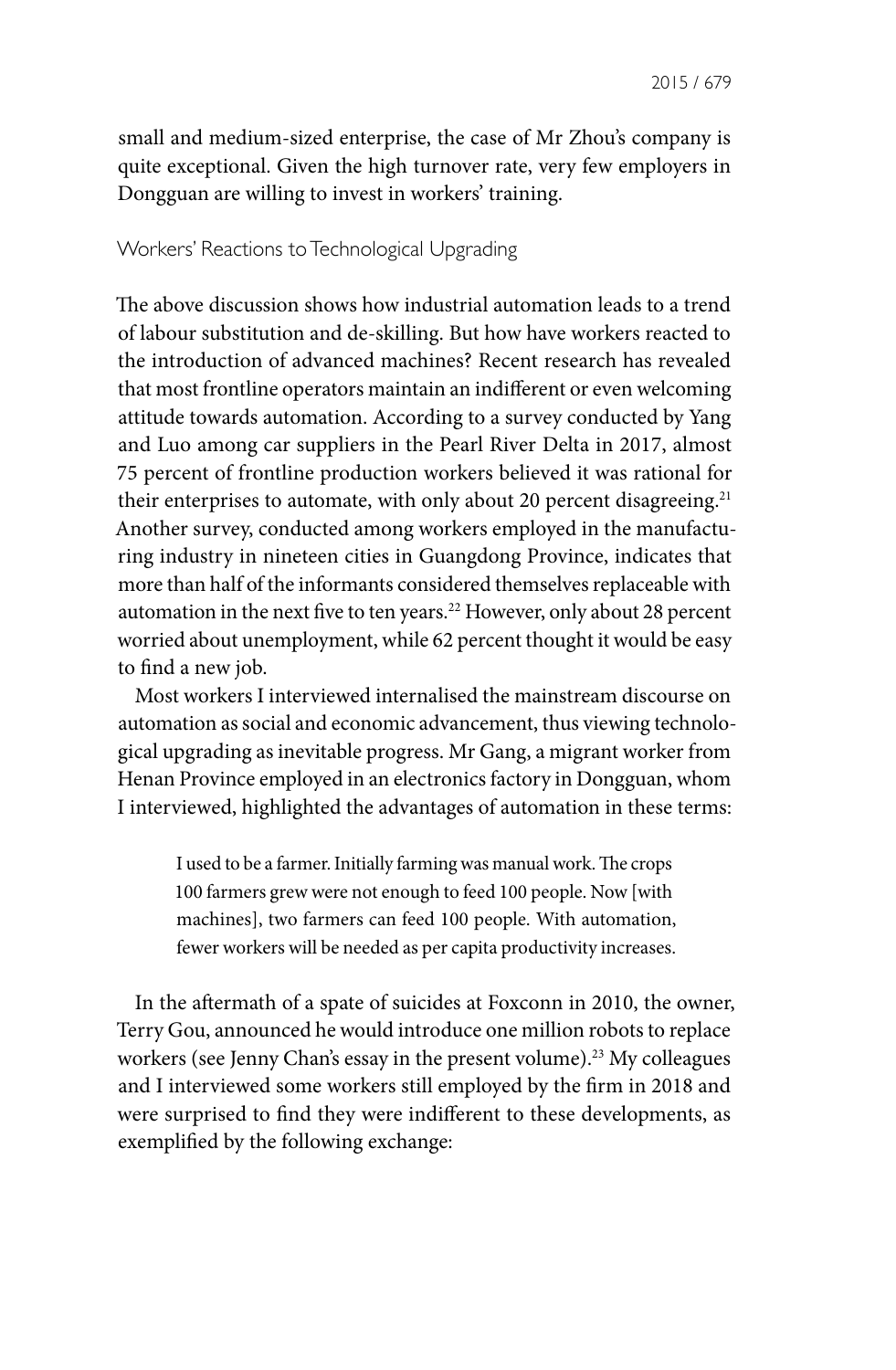Q: Do you feel worried about being replaced with robots?

A: Not quite. To be frank, nobody has forged a strong sense of belonging to the factory. We don't feel at home here. [If I am dismissed,] I can just go to other places.

In comparison, skilled workers, who are more affected by automation and also encounter greater difficulties finding another job given their seniority, tend to show their anxiety. For example, a senior worker in a factory that manufactured bicycle helmets worried about job displacement as robotisation shortened the training period for learning how to cut venting holes from six months to only three days. Several firms changed their payment system from piece rates to time rates as the pace of work became dependent less on a labourer's skills and motivation, and more on the cycle time preset in the machine. One worker in an electronics factory whom I interviewed lamented: 'Previously human beings controlled the machine. We could work according to our own pace. Afterwards, machines control humans.' This means workers not only fail to assert their agency through the 'making out' game described by Michael Burawoy as a form of competitive game workers play in piece-rate labour regimes, but also find it difficult even to passively slow the pace of work.<sup>24</sup>

Still while quite a few skilled workers voiced their discontent with automation, very few were actually taking action to defend their rights. In this essay, I will discuss the only two cases of collective action that veteran workers undertook over technological upgrading. These cases reveal the barriers these workers encountered in technological decision-making.

# Case One

This first case took place in Factory D, a furniture company in Dongguan, where some veteran workers organised a work stoppage to express their anger over automation. Before 2008, the factory produced conventional doors; however, as the Global Financial Crisis hit the domestic real estate market, the boss decided to shift to the production of high-end fireproof doors. The firm then had to accelerate the process of automation as it turned out the special doors needed to be laminated with asbestos—a cancer-causing substance.

In 2011, the factory owner introduced a semiautomatic veneer pressing machine that could accomplish a series of tasks from glue application to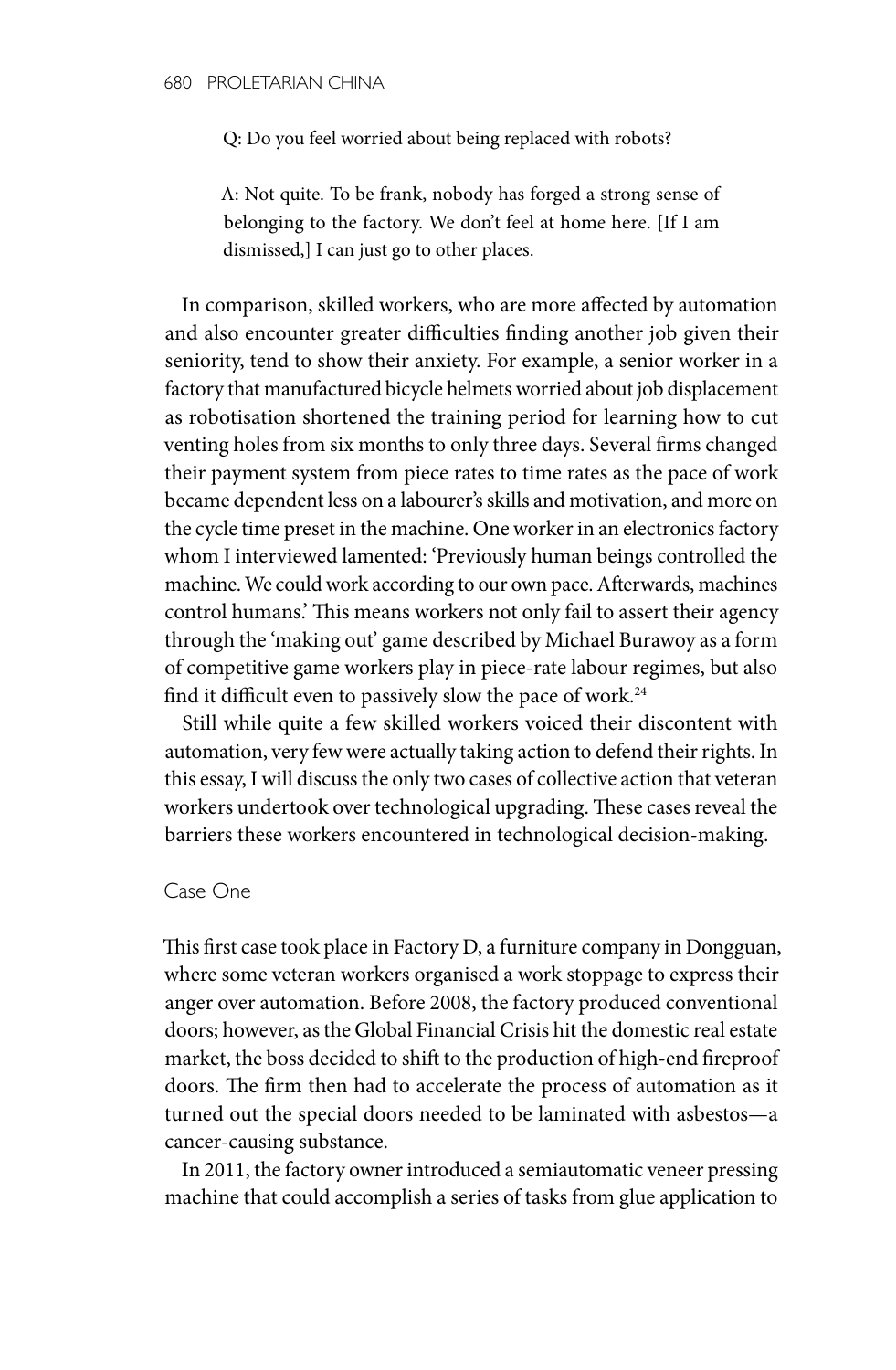pressing the asbestos together. Before automation, veteran workers in the veneer pressing unit were paid at a piece rate, earning about 6,000 yuan per month. In the first month after automation, increased productivity helped boost workers' salary to more than 8,000 yuan. The owner quickly began recruiting younger workers, who were paid only 3,000 yuan per month. The head of the pressing unit became angry because his unit was composed mostly of workers who had been at the plant for more than four years and even a few who had joined the factory at its inception in 2002. After a quick discussion with his fellow workers, the unit head decided to call a strike early one morning. He successfully used his authority to gain the support not only of veteran workers, but also of newly recruited younger ones. They halted production for about two hours before the owner came to yell at them: 'Do you still want to work here or not? If you choose to quit today, I will settle your wages.' The veteran workers suddenly realised they were no longer the backbone of the factory and their skills no longer granted them strong bargaining power. Aged in their forties, most feared that, if they were fired, they would have great difficulty finding another job and therefore quickly returned to their positions. Each striking worker was fined 100 yuan as punishment. After the strike, the owner accelerated the automation process to cover operations of painting and cutting. Later, in their bimonthly assembly, the owner scolded the workers: 'You are just a speck. The factory won't stop without you.'

China's Trade Union Law mandates that twenty-five or more employees must be allowed to form an enterprise trade union as a branch of the umbrella national organisation, the All-China Federation of Trade Unions. However, as a domestic private firm, Factory D did not have a trade union. Therefore, workers had to resort to a wildcat strike to assert their demands. In contrast, workers in the second case study, Factory T, an auto parts supplier with Japanese investment, were able to turn to the trade union as the channel for bargaining.

#### Case Two

Located in Guangzhou, Factory T manufactures metal frames for car seats for a Japanese auto brand. Due to the increasing wages of welders, in 2011–12, the factory began to introduce welding robots. Since the firm has an enterprise trade union that represents workers to collectively bargain for wage increases every year, a welder with ten years of seniority will make an income double that of a novice.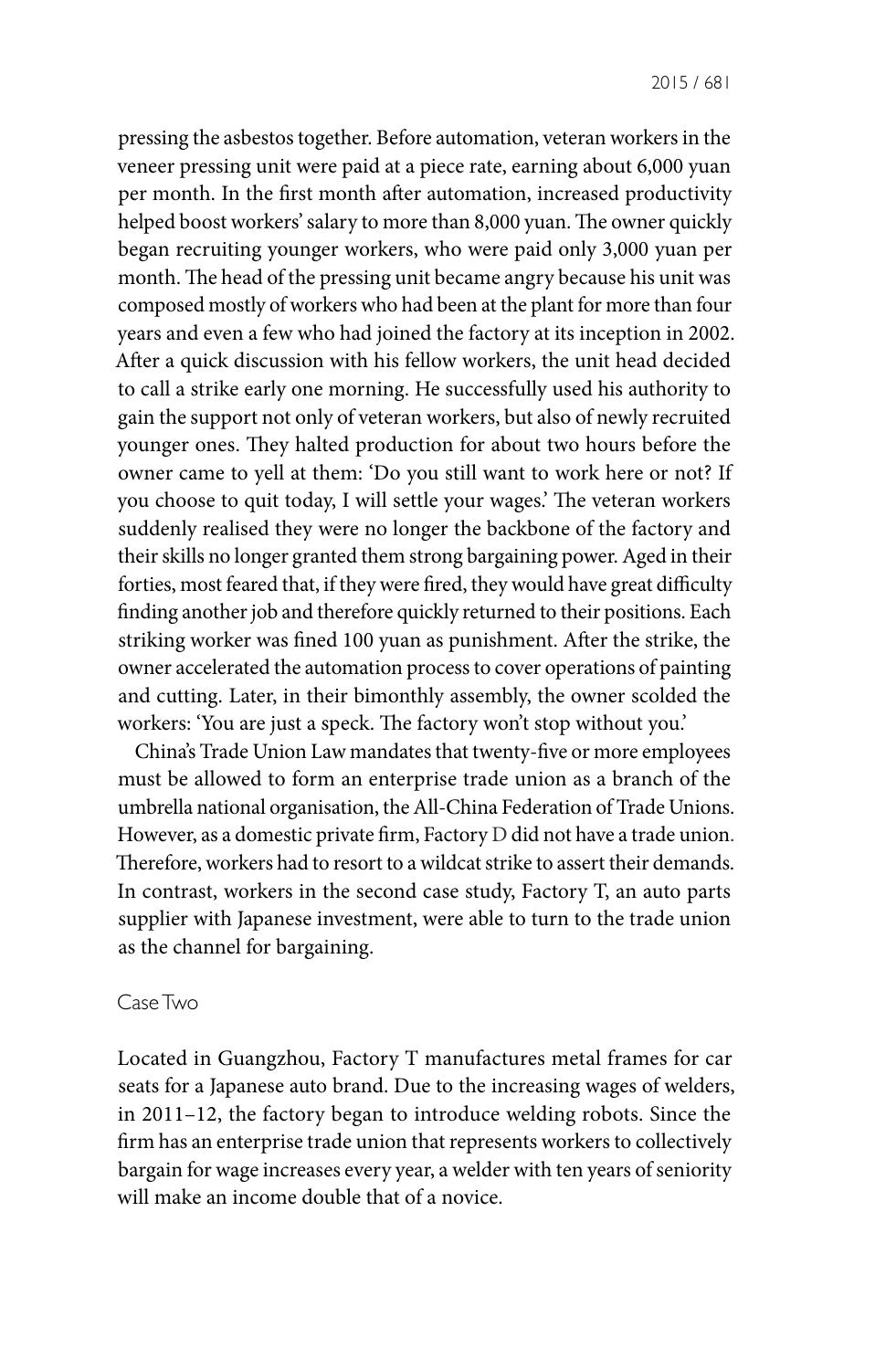After robotisation, the management began to request welders be demoted to operators, which meant the 350-yuan subsidy for welding skills would be terminated. As this subsidy was added to the basic income, overtime pay and other benefits would be reduced accordingly. However, as the firm had a collective bargaining system, all important policies had to be passed with workers' consent and many welders refused to sign on to the new policy. After more than a year of back-and-forth negotiation between the trade union and the management, a compromise was reached in which manual welders who performed tasks that robots failed to do would receive a reduced subsidy of 250–300 yuan, but welders-turned-operators would still be offered a low subsidy of 120 yuan.

Workers found it hard to interpret this outcome as a 'victory' for their side because they had already seen the workforce in the factory shrink from 1,000 to 700 in the previous few years. Moreover, the new recruits largely had precarious tenure, including agency workers, temporary workers, and student interns. The firm had already asked some senior workers to quit, promising a severance fee of n+1 months' salary (with 'n' being the number of years of employment). However, most workers rejected this offer as they knew that, with their open-term contract, they were eligible to receive 2 x n months' wages.

#### Mastering the Machines

From the 1960s to the 1980s, under strong union activism and welfare state labour protection, industrial upgrading in the United States and Japan brought the 'beneficial' effect of increased wages, although the negative consequences of worker de-skilling and union weakening should not be overlooked.25 In contrast, when the robotic revolution took off in China after the 2008 financial crisis, migrant workers, who had contributed a 'labour dividend' to the national economy in the previous decades, suddenly realised they were doomed to be replaced with robots.

While most frontline operators considered industrial automation to be an inevitable trend, some veteran workers began to question the legitimacy of using machines to replace and degrade labour. However, despite the surge in strikes since the early 2010s (see Chan and Hui's essay in the present volume), we have not seen many reported strikes in which workers demanded a fair share of the 'robot dividend'. The two cases involving workers' collective action described in this essay prove that these activities were at best 'defensive' rather than 'proactive', as workers